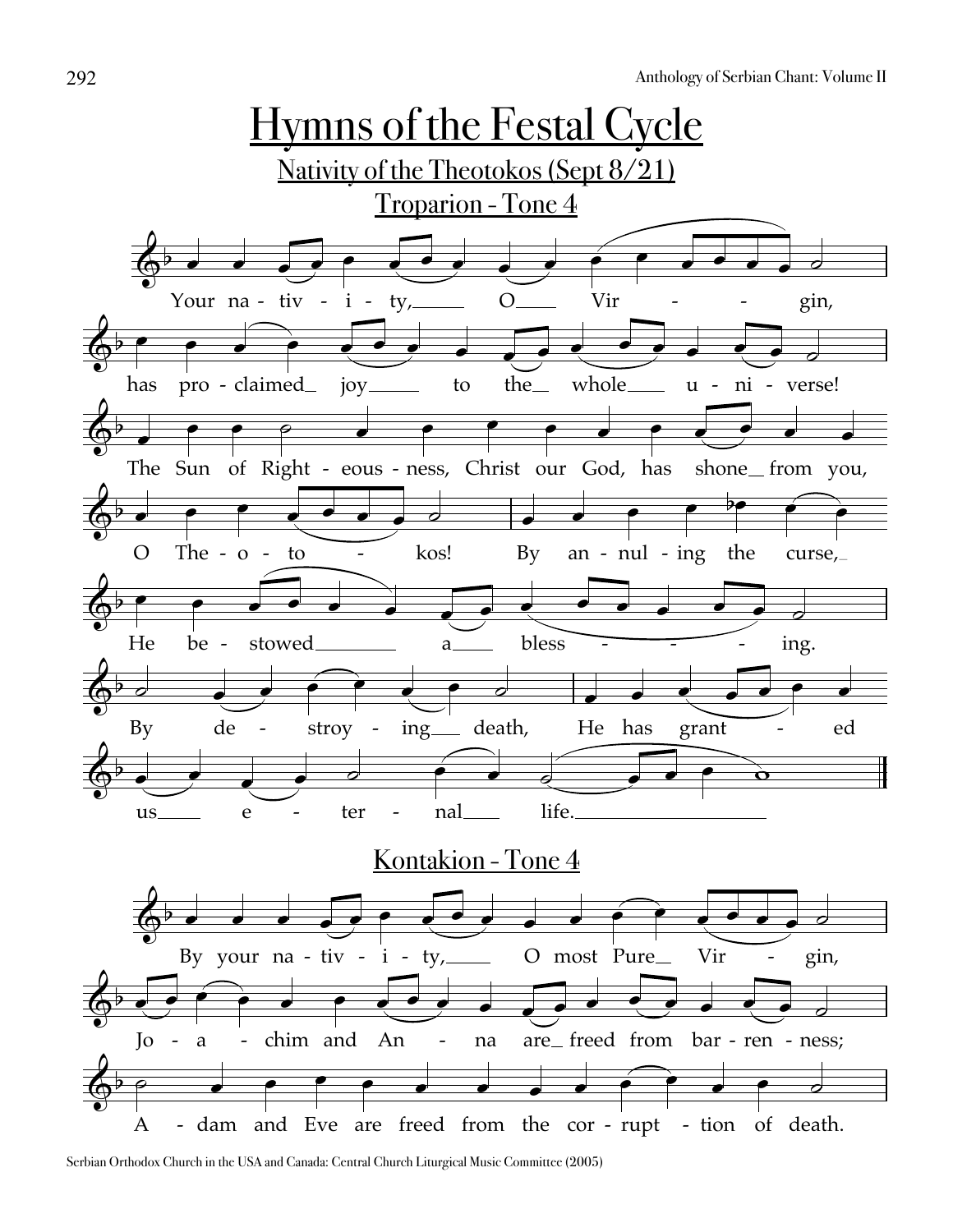

Serbian Orthodox Church in the USA and Canada: Central Church Liturgical Music Committee (2005)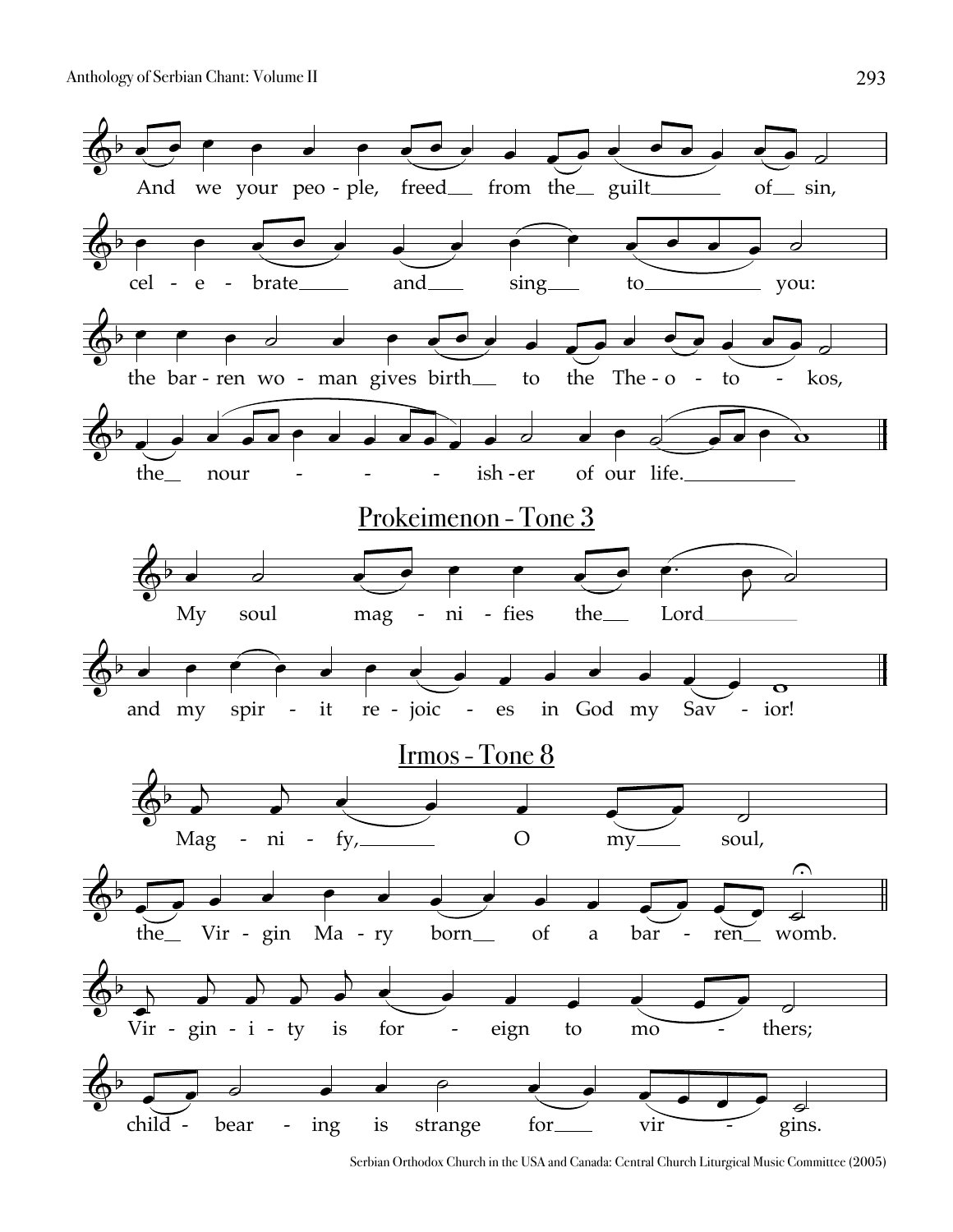

Serbian Orthodox Church in the USA and Canada: Central Church Liturgical Music Committee (2005)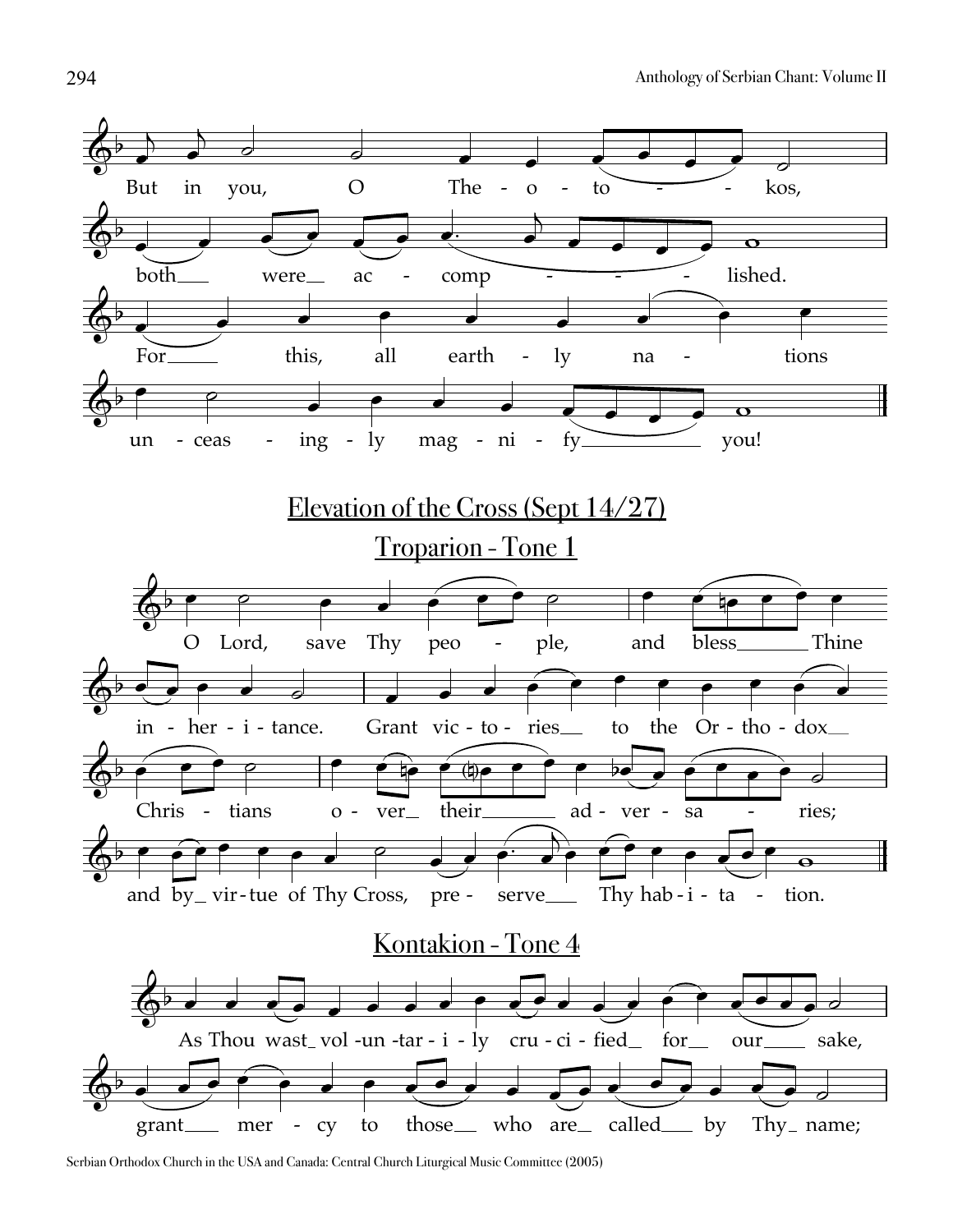

Serbian Orthodox Church in the USA and Canada: Central Church Liturgical Music Committee (2005)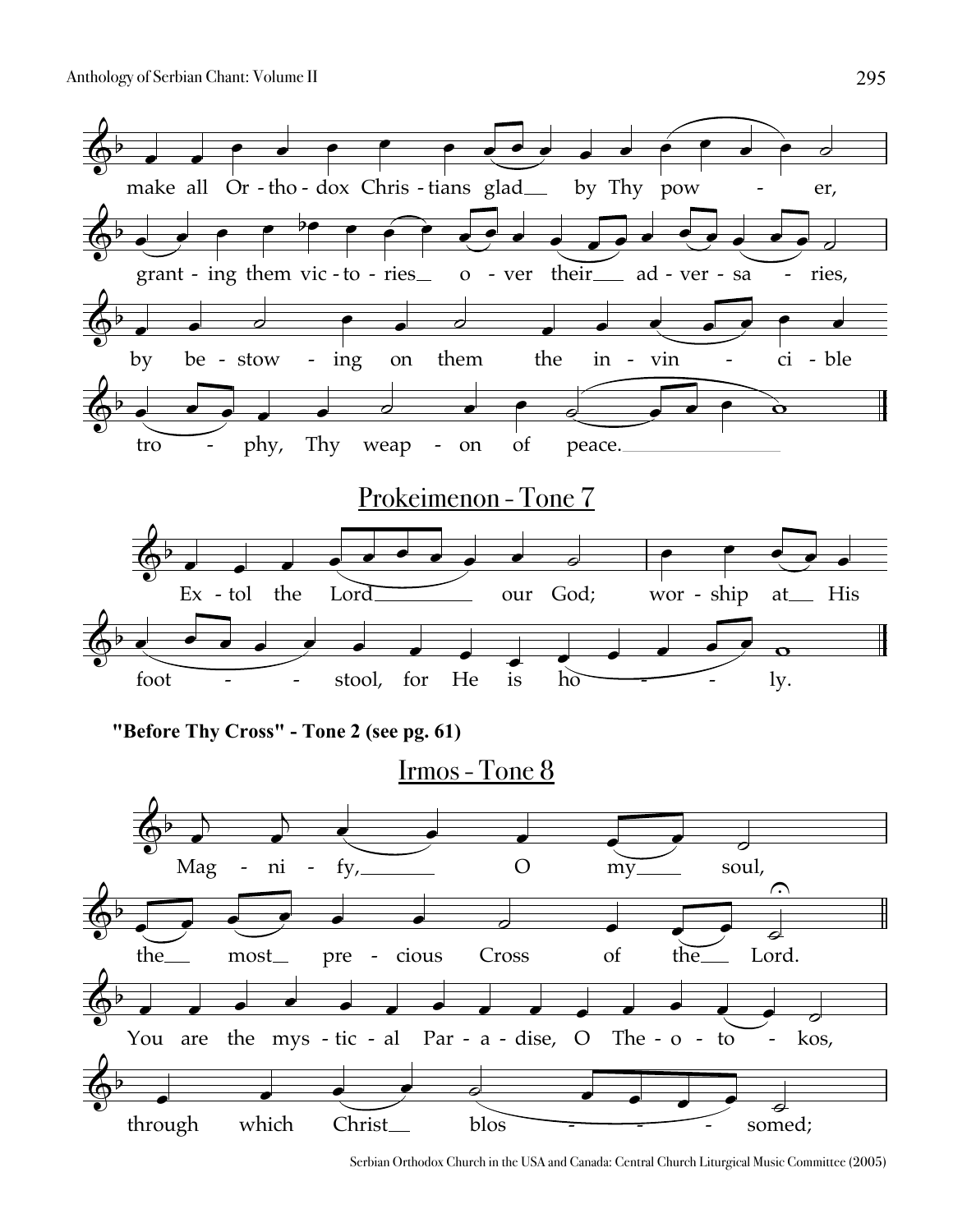

Serbian Orthodox Church in the USA and Canada: Central Church Liturgical Music Committee (2005)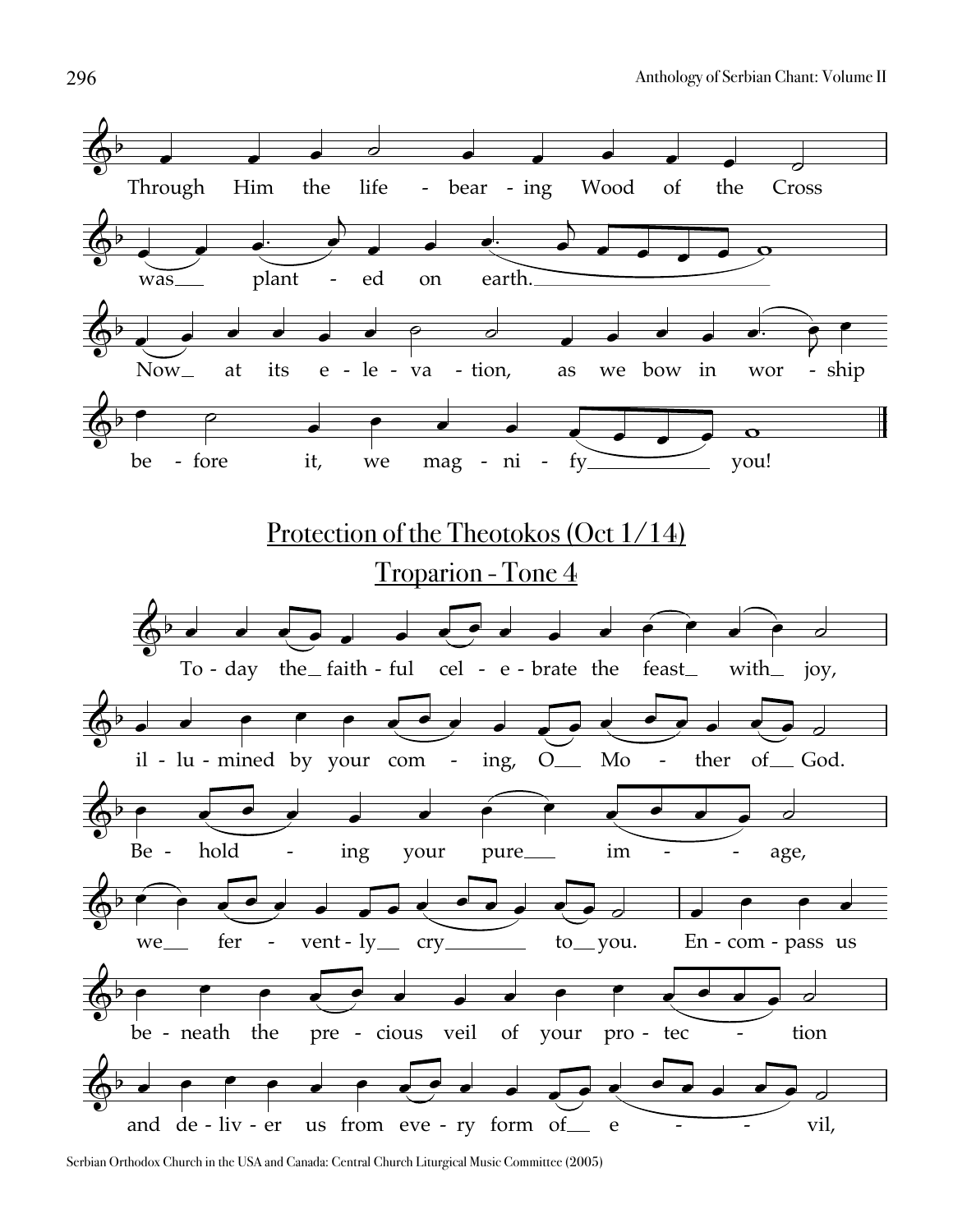

Serbian Orthodox Church in the USA and Canada: Central Church Liturgical Music Committee (2005)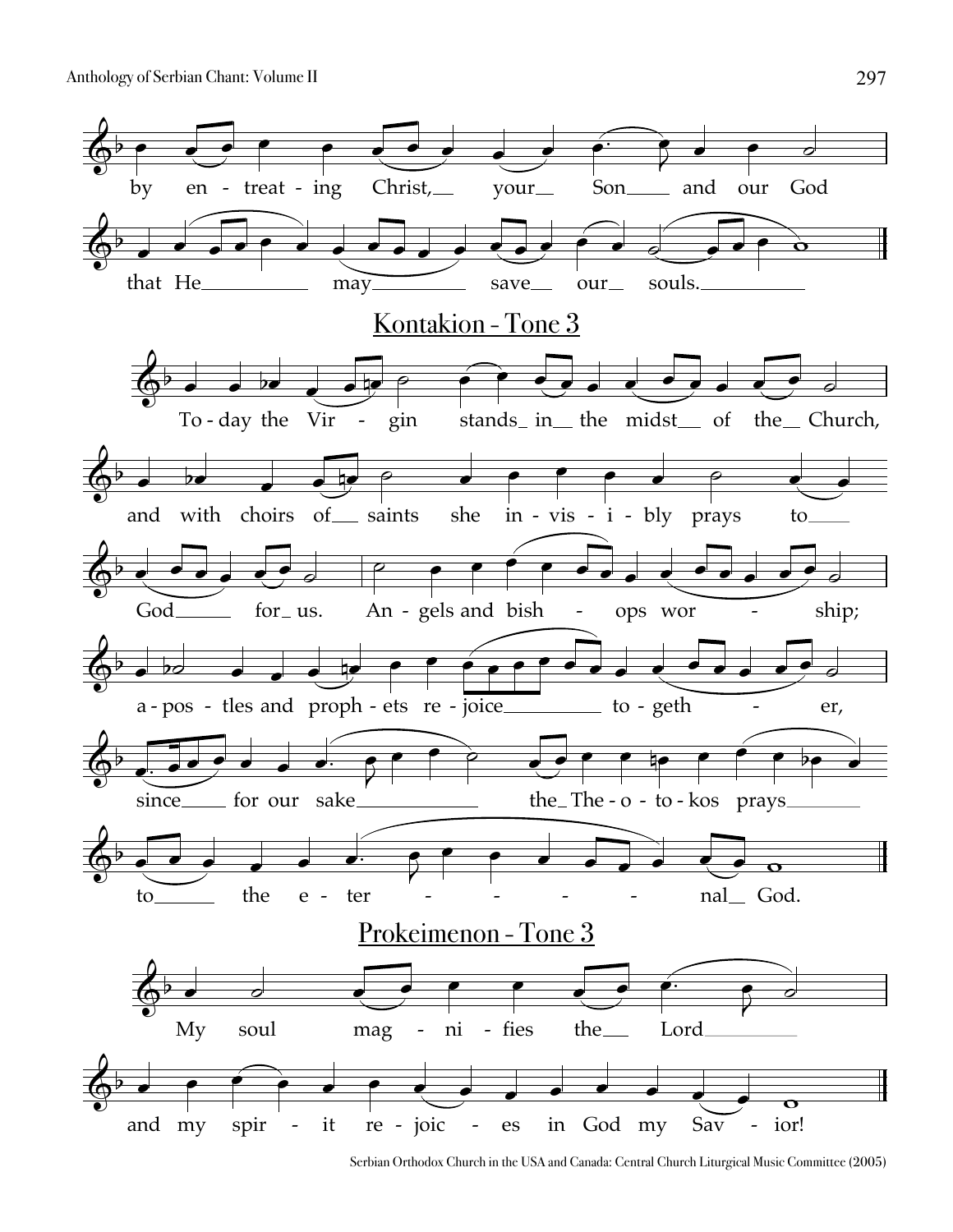

Serbian Orthodox Church in the USA and Canada: Central Church Liturgical Music Committee (2005)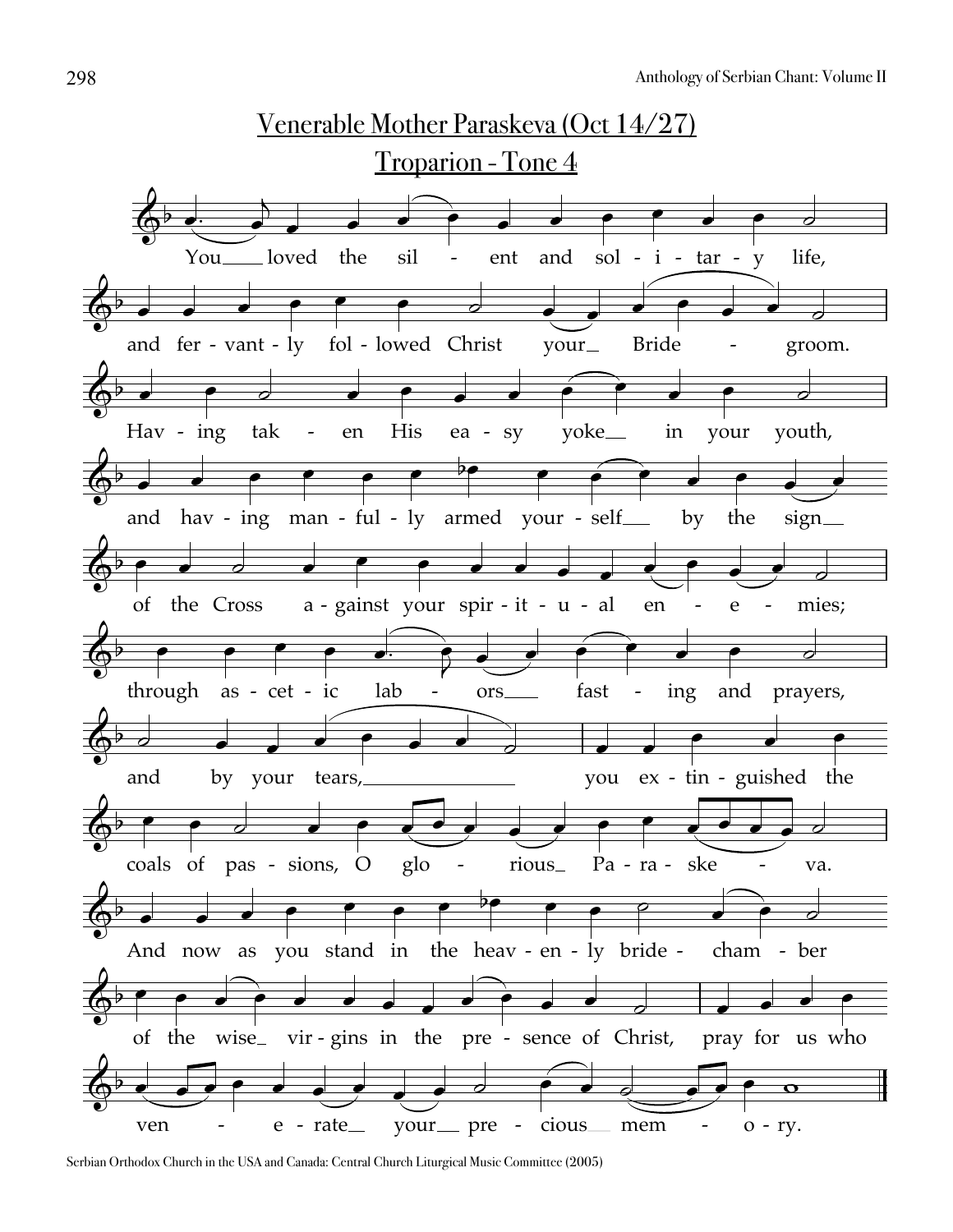

Serbian Orthodox Church in the USA and Canada: Central Church Liturgical Music Committee (2005)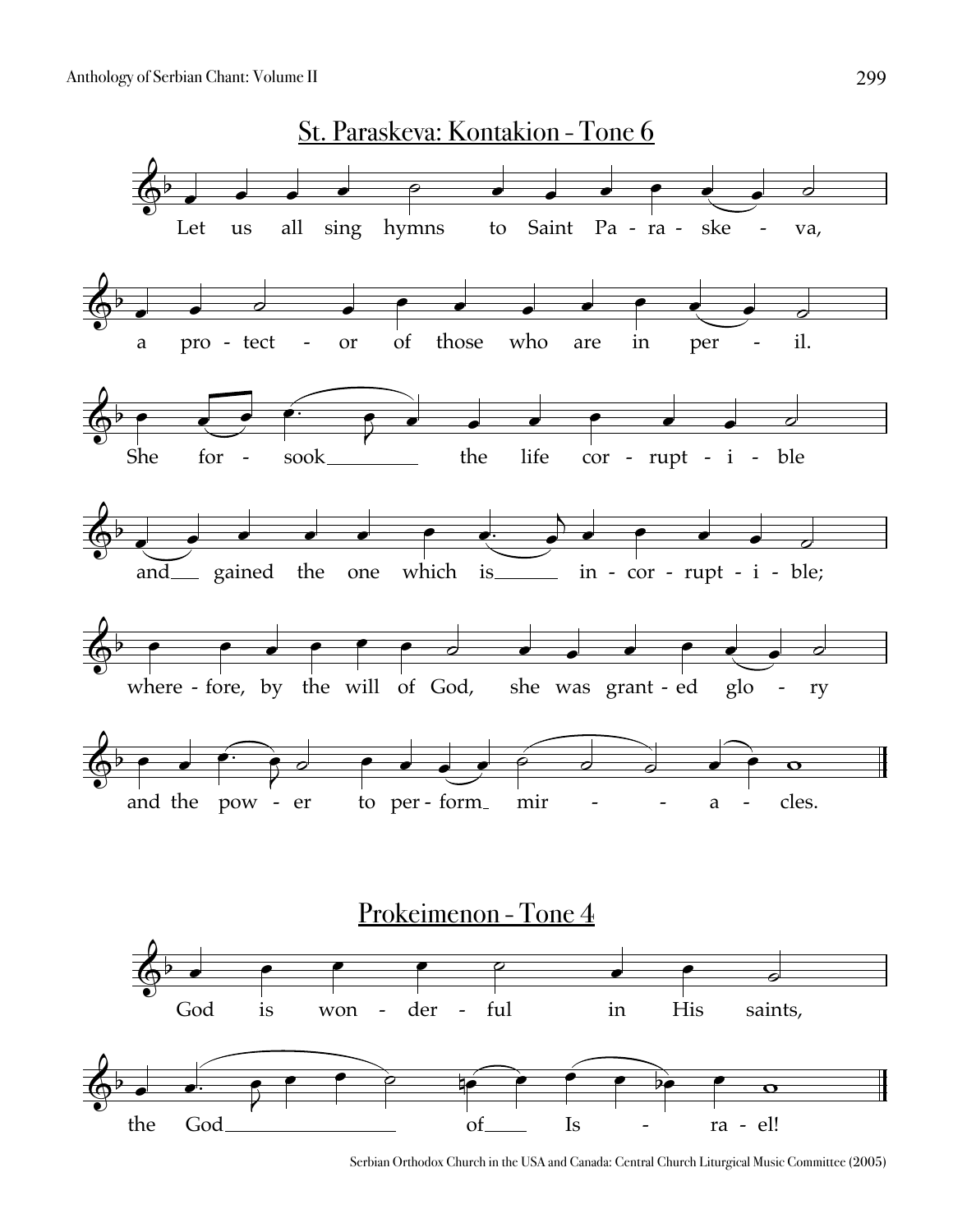

Serbian Orthodox Church in the USA and Canada: Central Church Liturgical Music Committee (2005)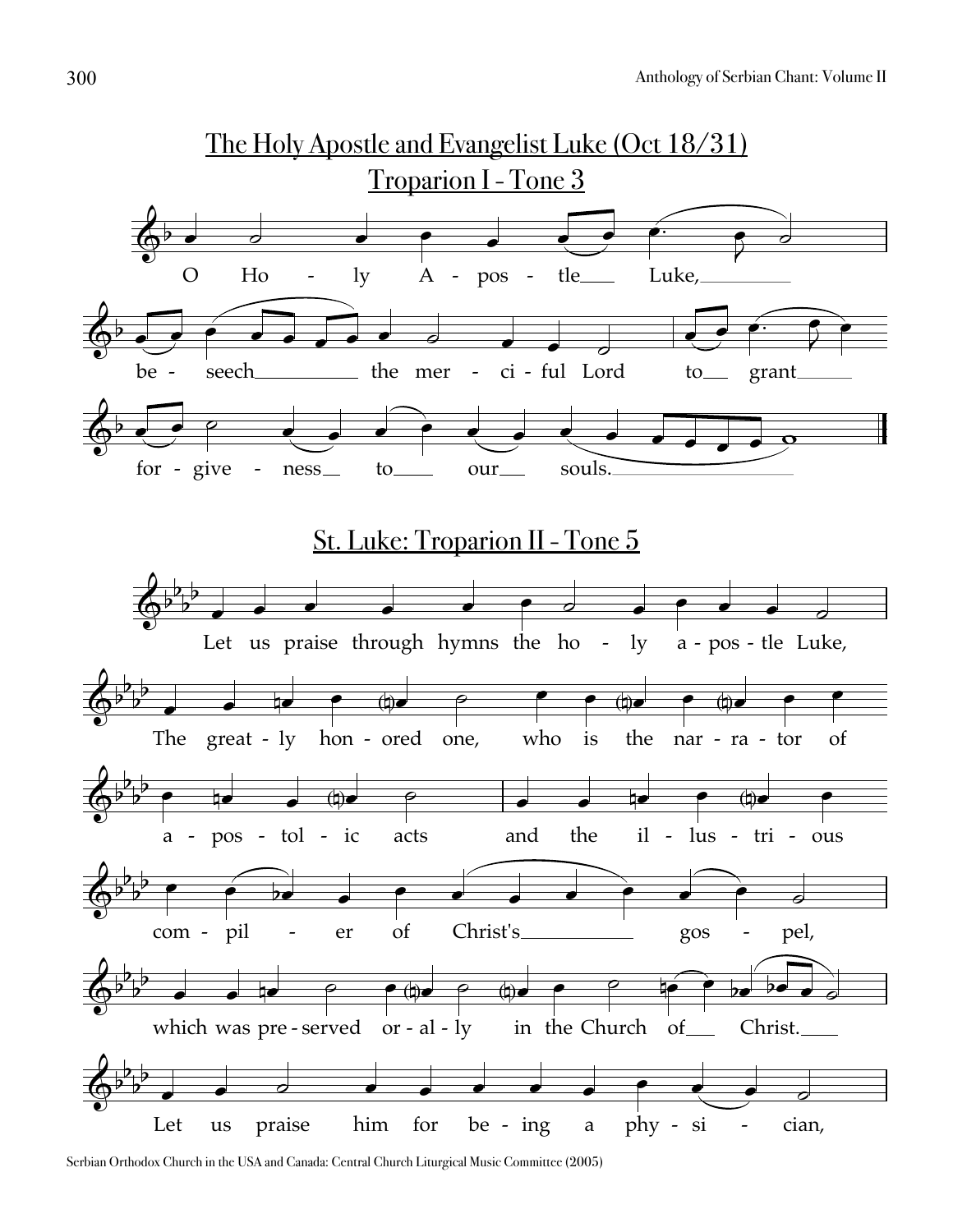

Serbian Orthodox Church in the USA and Canada: Central Church Liturgical Music Committee (2005)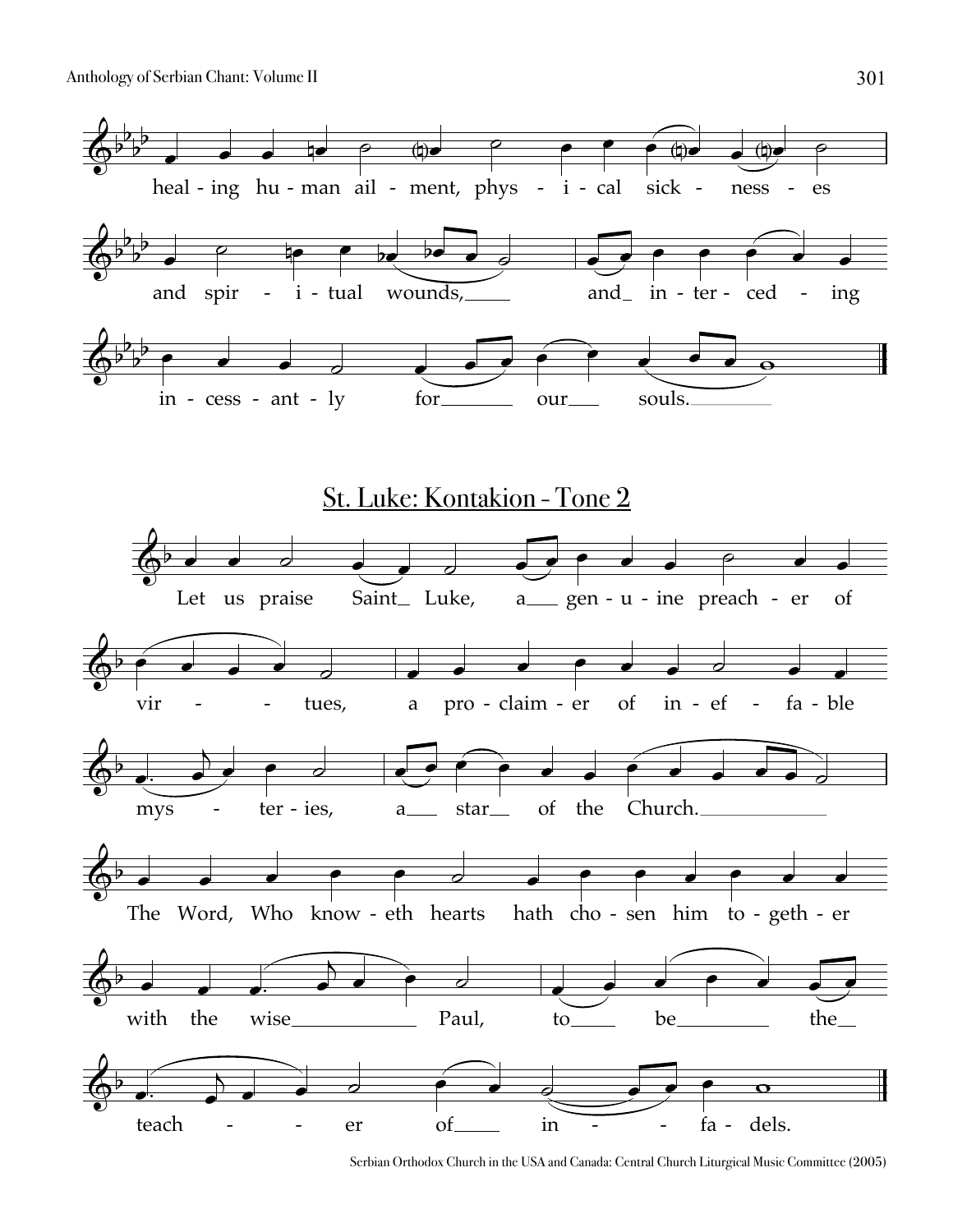

Serbian Orthodox Church in the USA and Canada: Central Church Liturgical Music Committee (2005)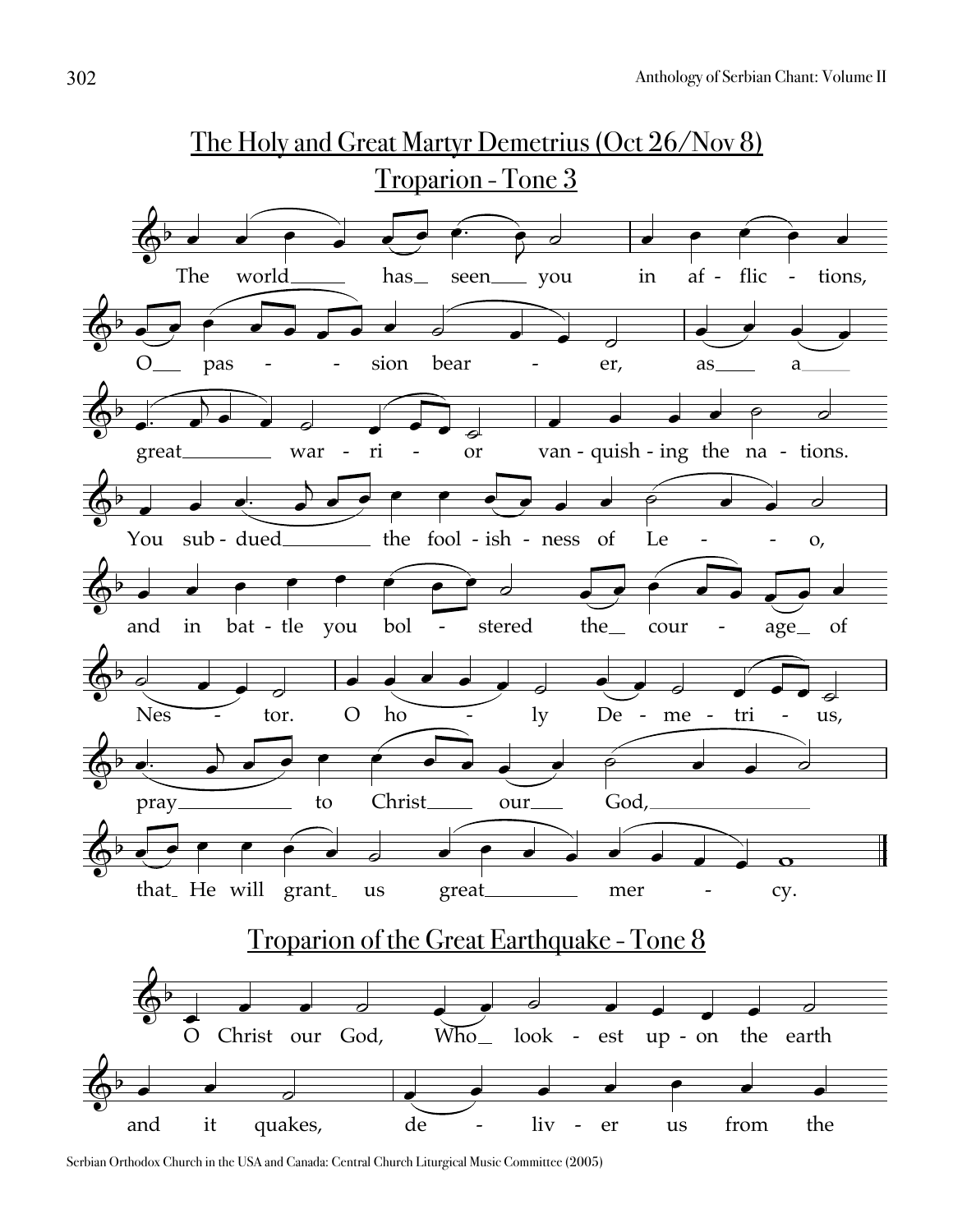

```
Troparion of the Theotokos: "Rejoice, O Virgin" - Tone 4 (see Volume I - pg. 107)
```


Serbian Orthodox Church in the USA and Canada: Central Church Liturgical Music Committee (2005)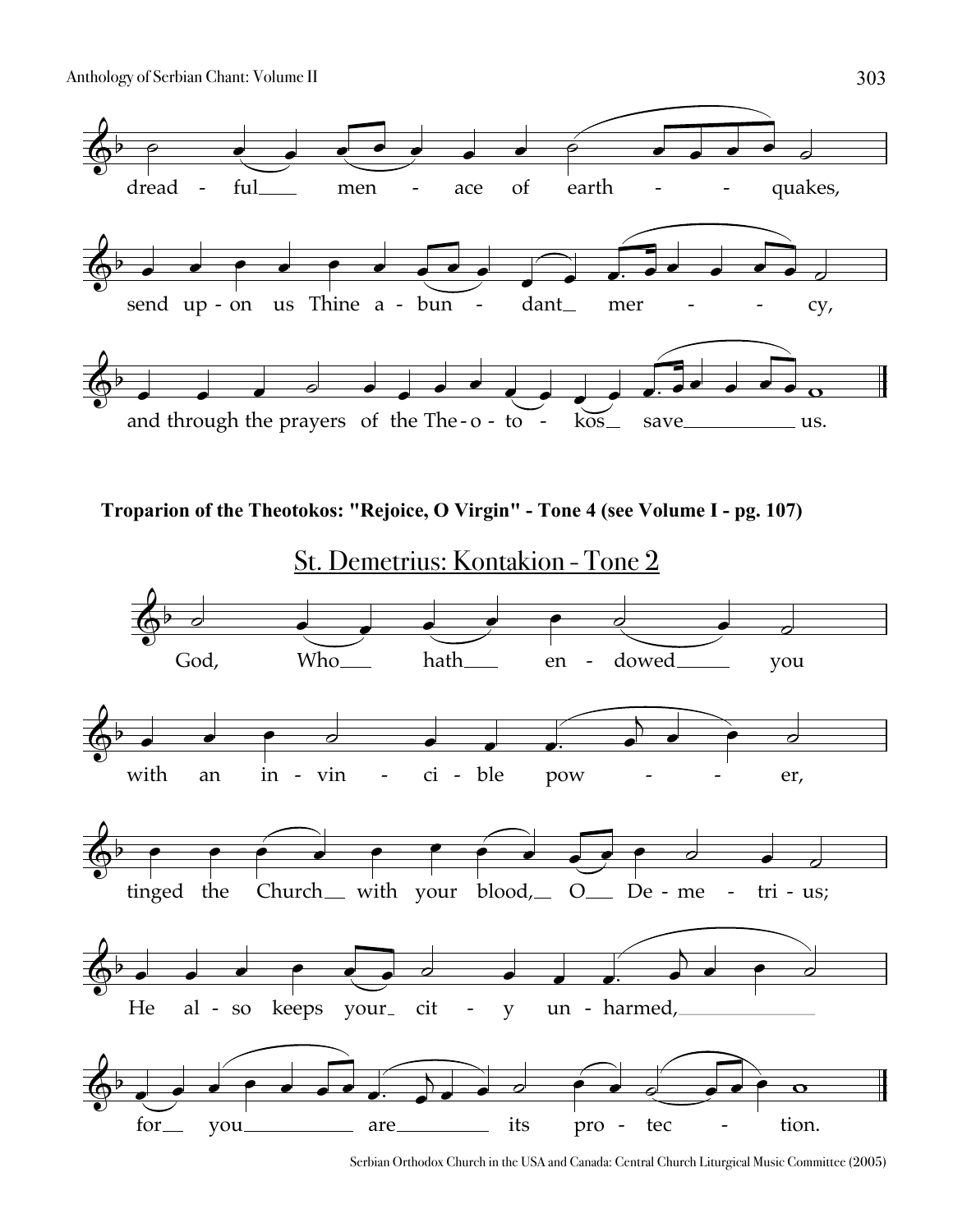

Serbian Orthodox Church in the USA and Canada: Central Church Liturgical Music Committee (2005)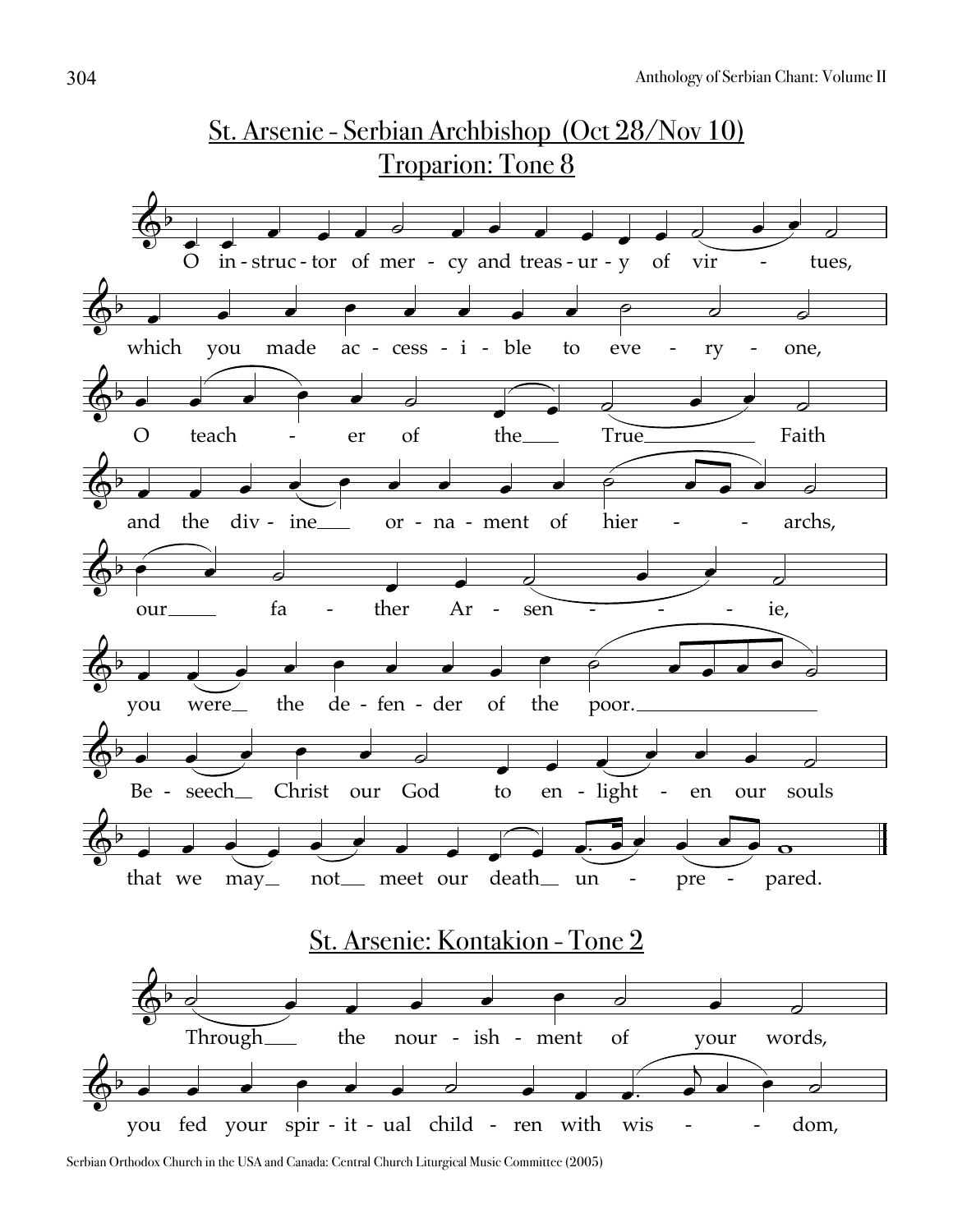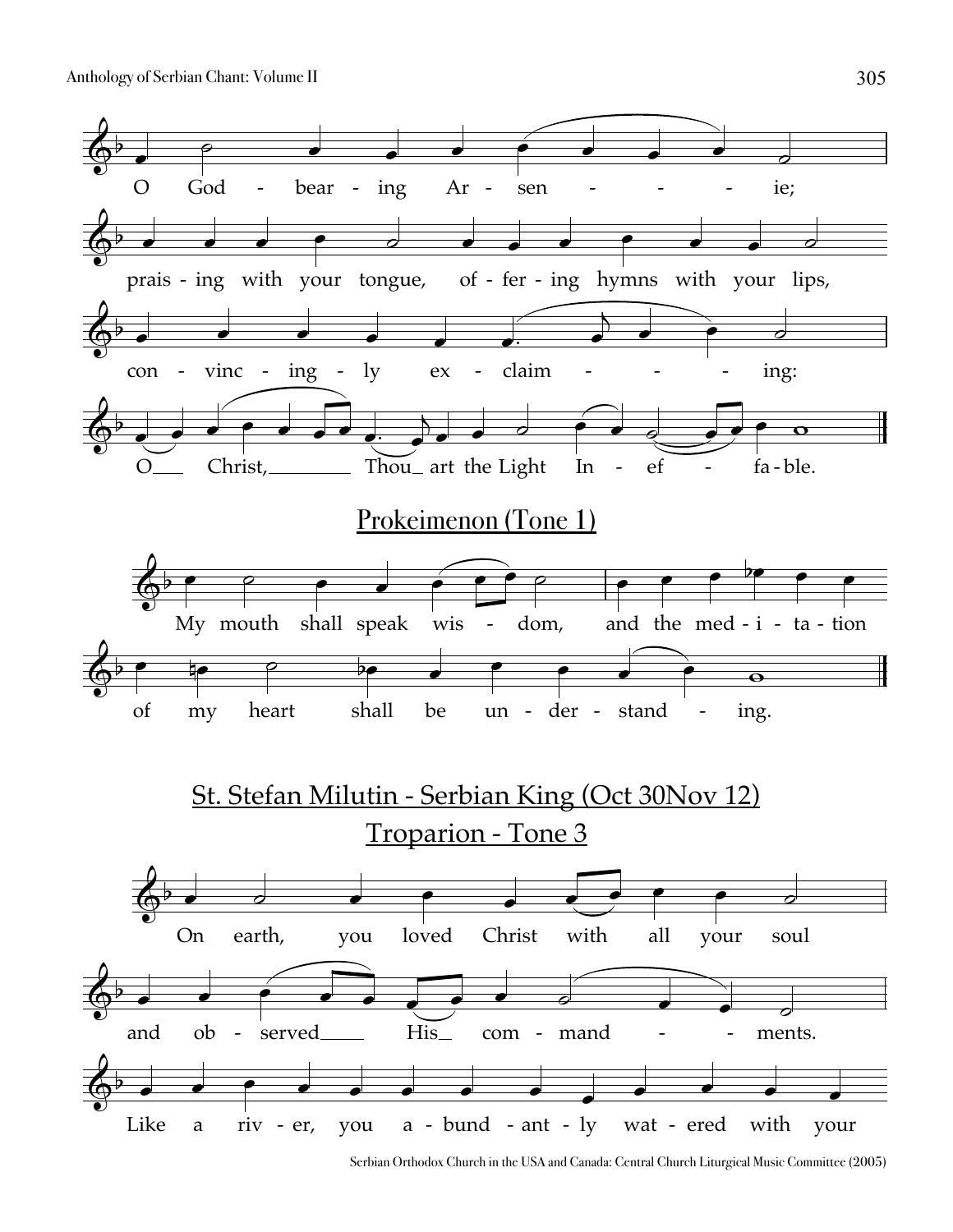

Serbian Orthodox Church in the USA and Canada: Central Church Liturgical Music Committee (2005)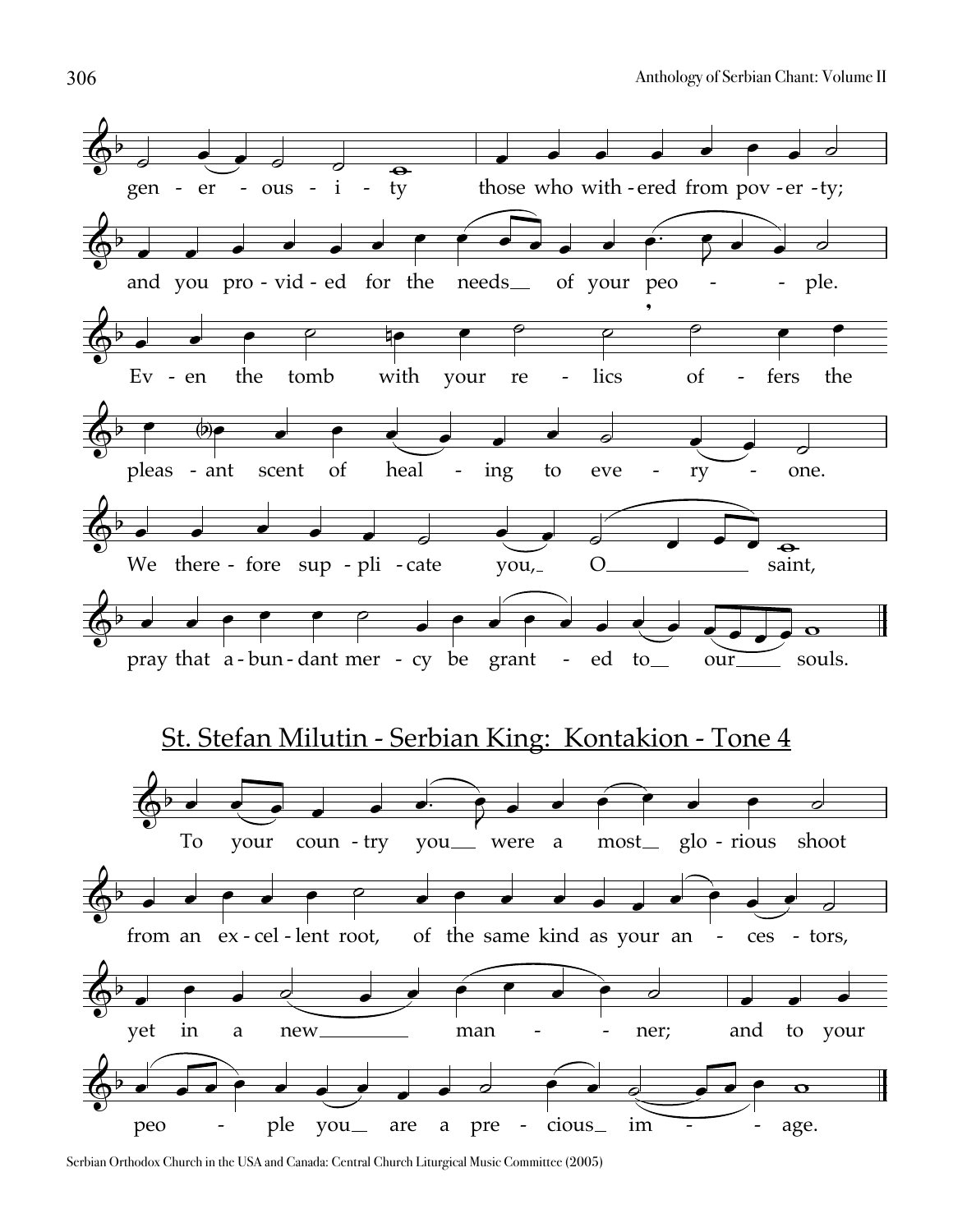

Serbian Orthodox Church in the USA and Canada: Central Church Liturgical Music Committee (2005)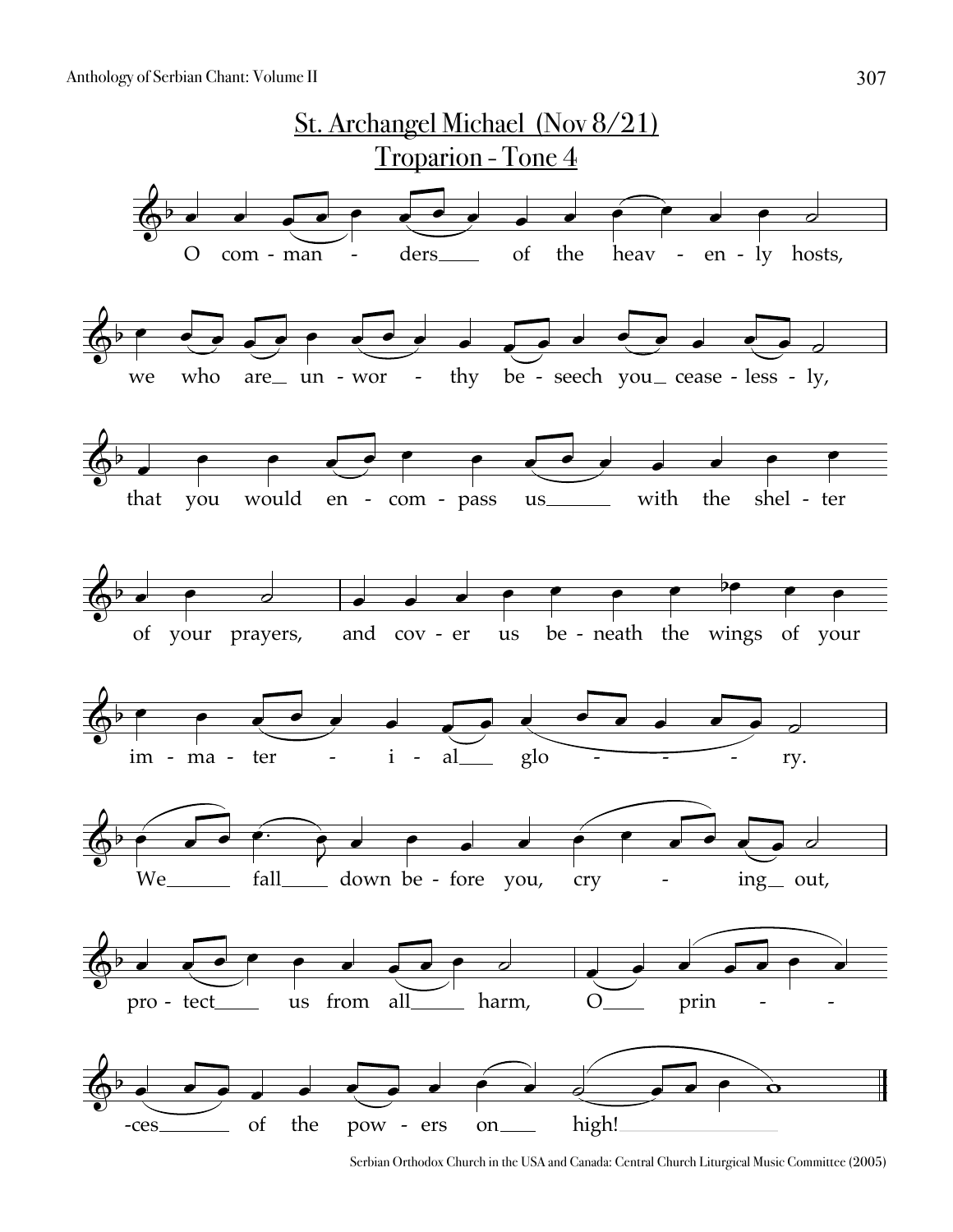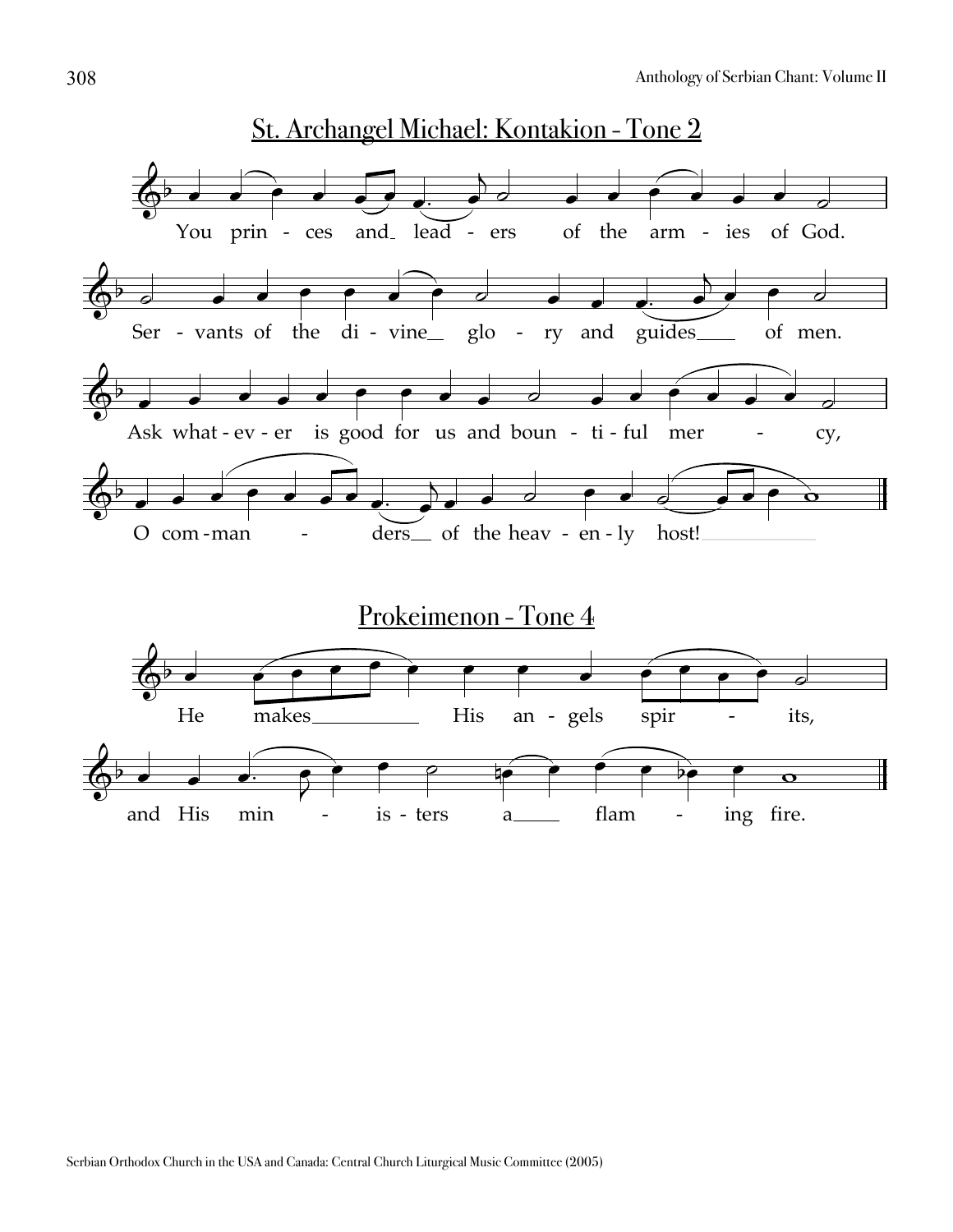

Serbian Orthodox Church in the USA and Canada: Central Church Liturgical Music Committee (2005)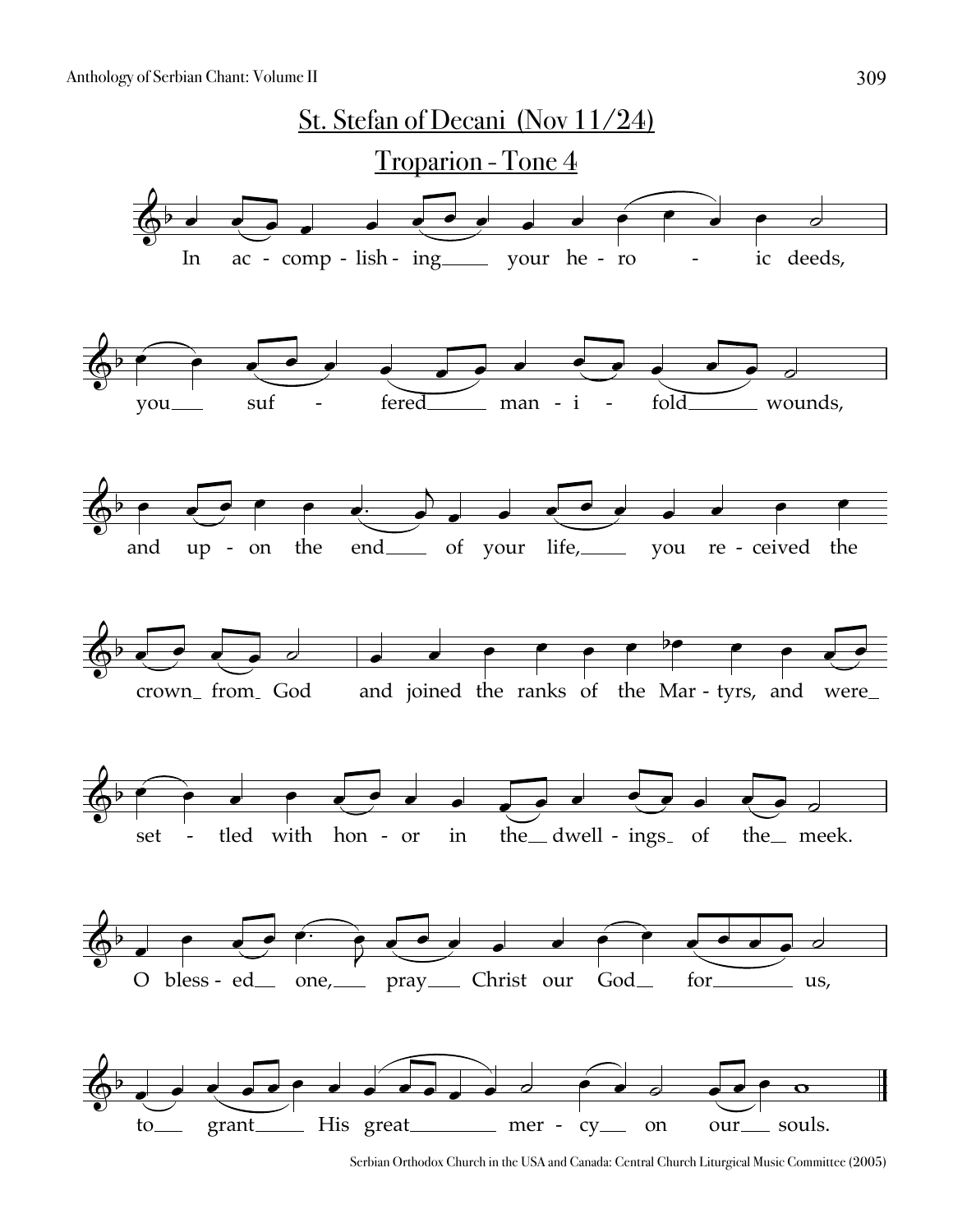

Serbian Orthodox Church in the USA and Canada: Central Church Liturgical Music Committee (2005)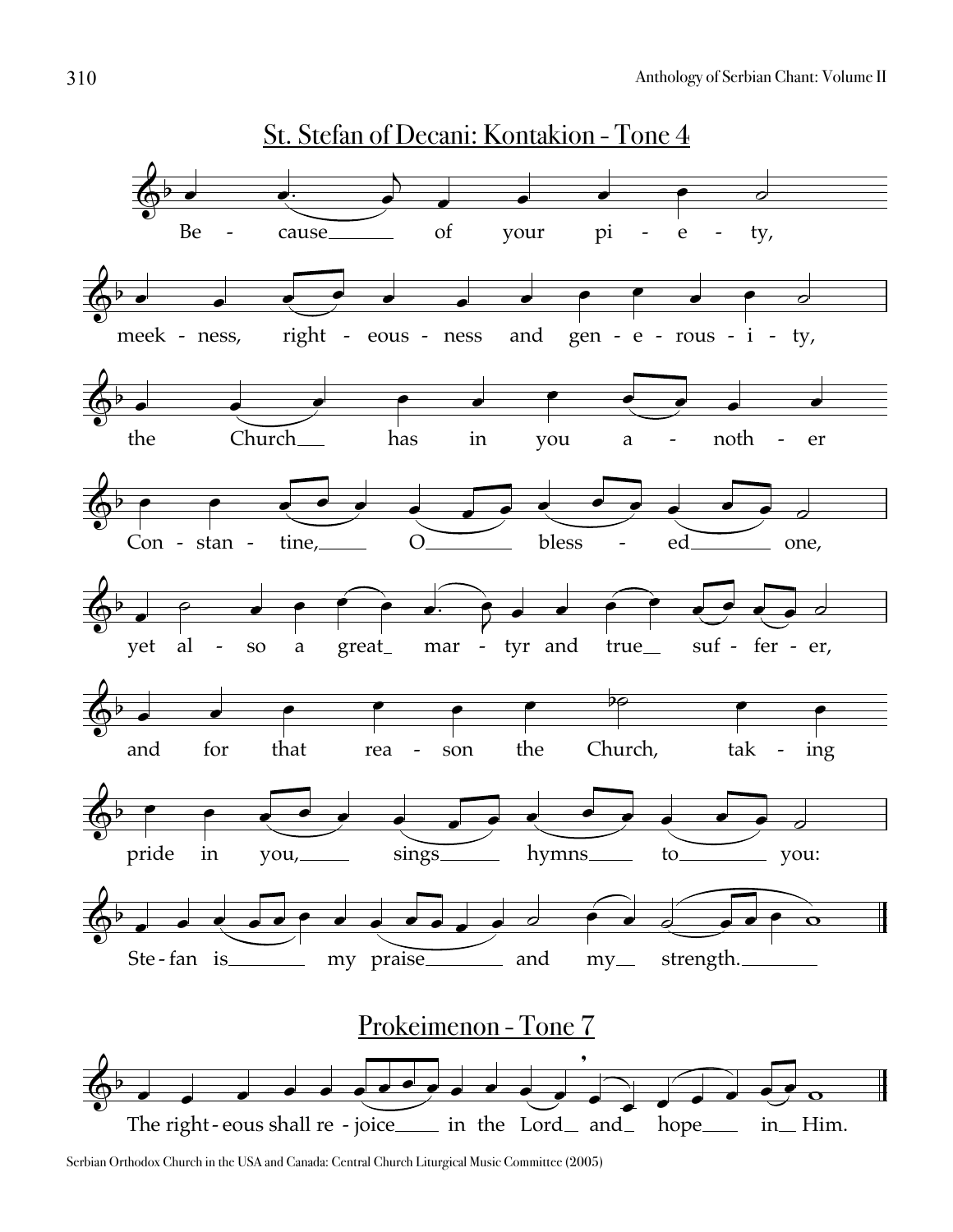

Serbian Orthodox Church in the USA and Canada: Central Church Liturgical Music Committee (2005)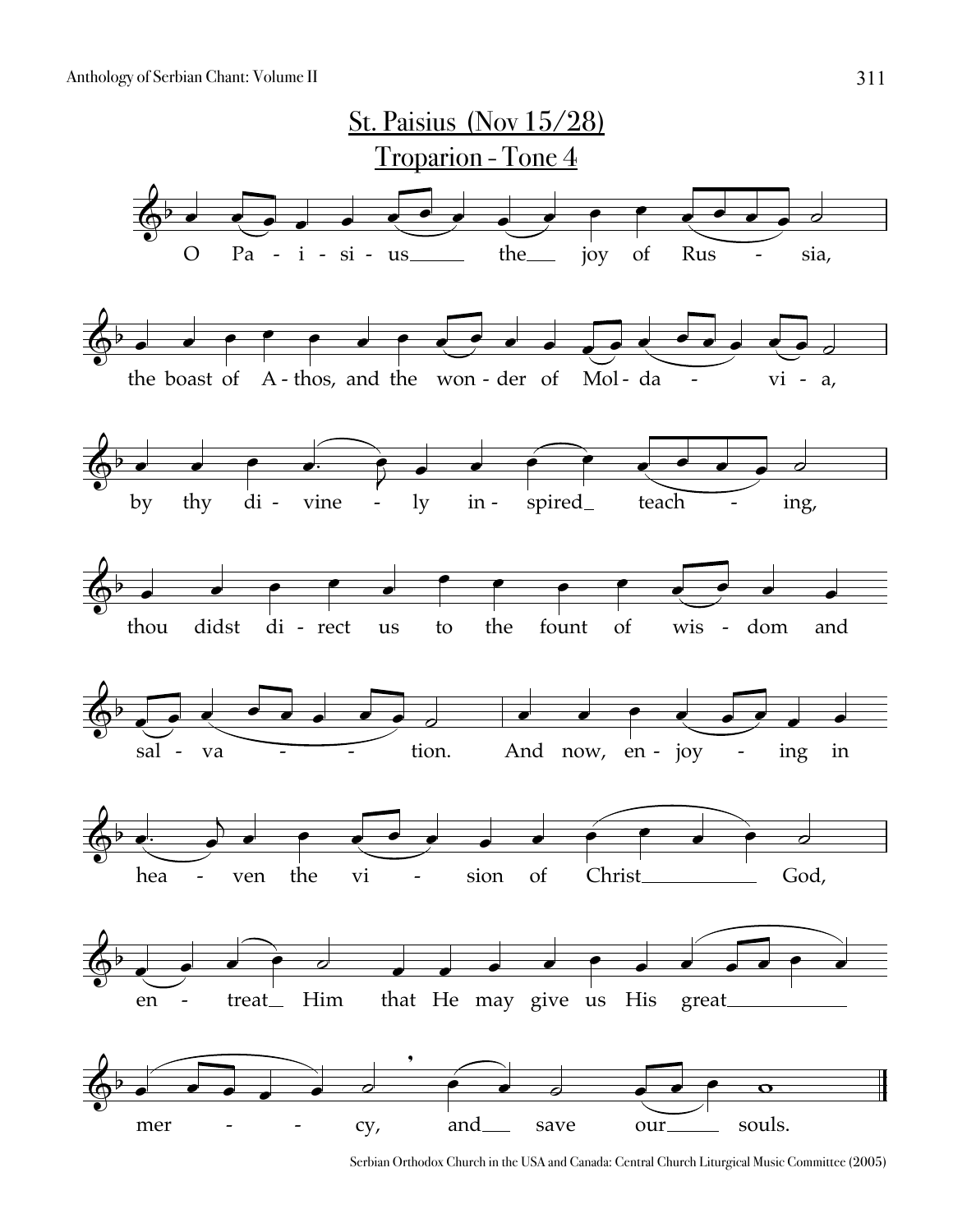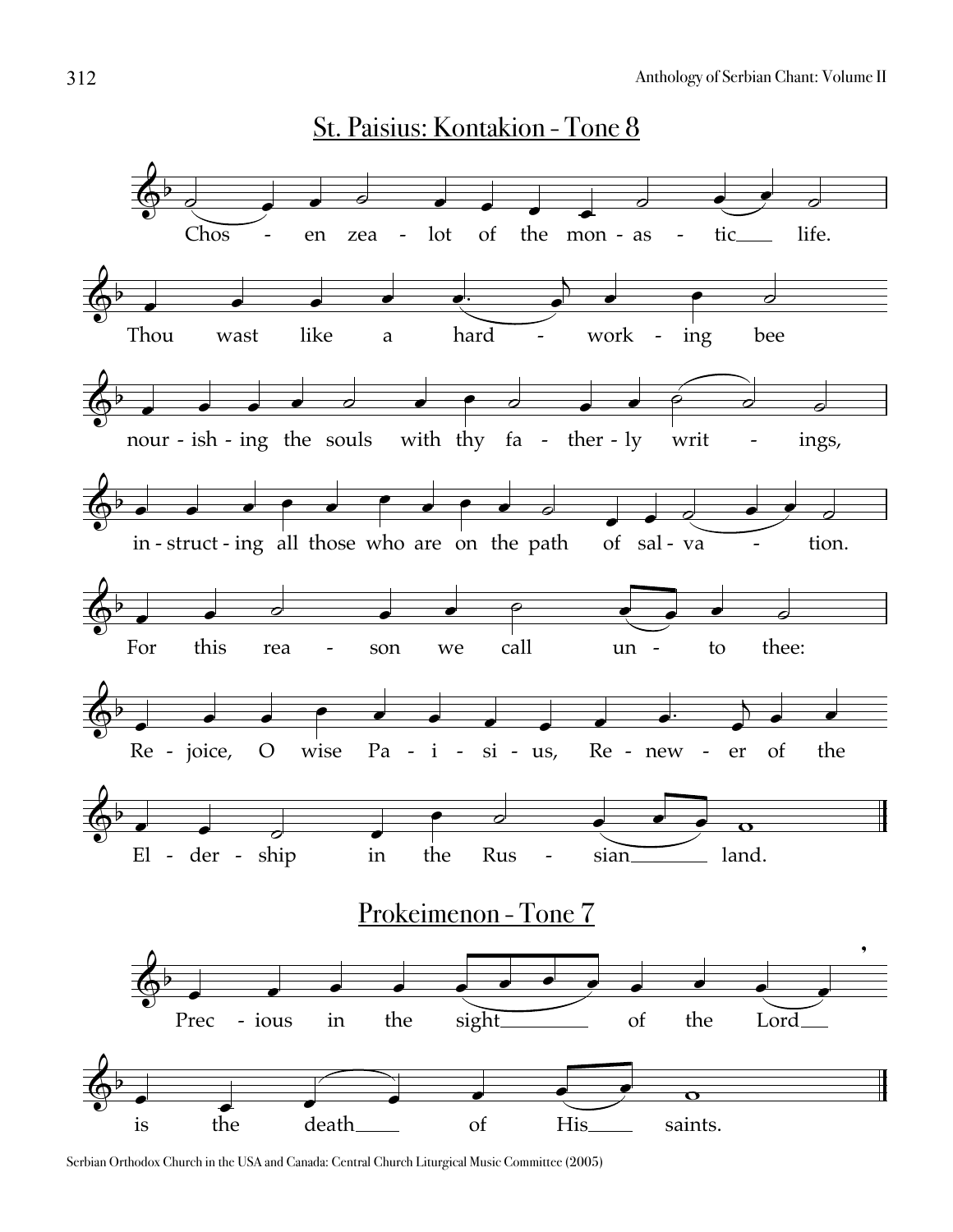

Serbian Orthodox Church in the USA and Canada: Central Church Liturgical Music Committee (2005)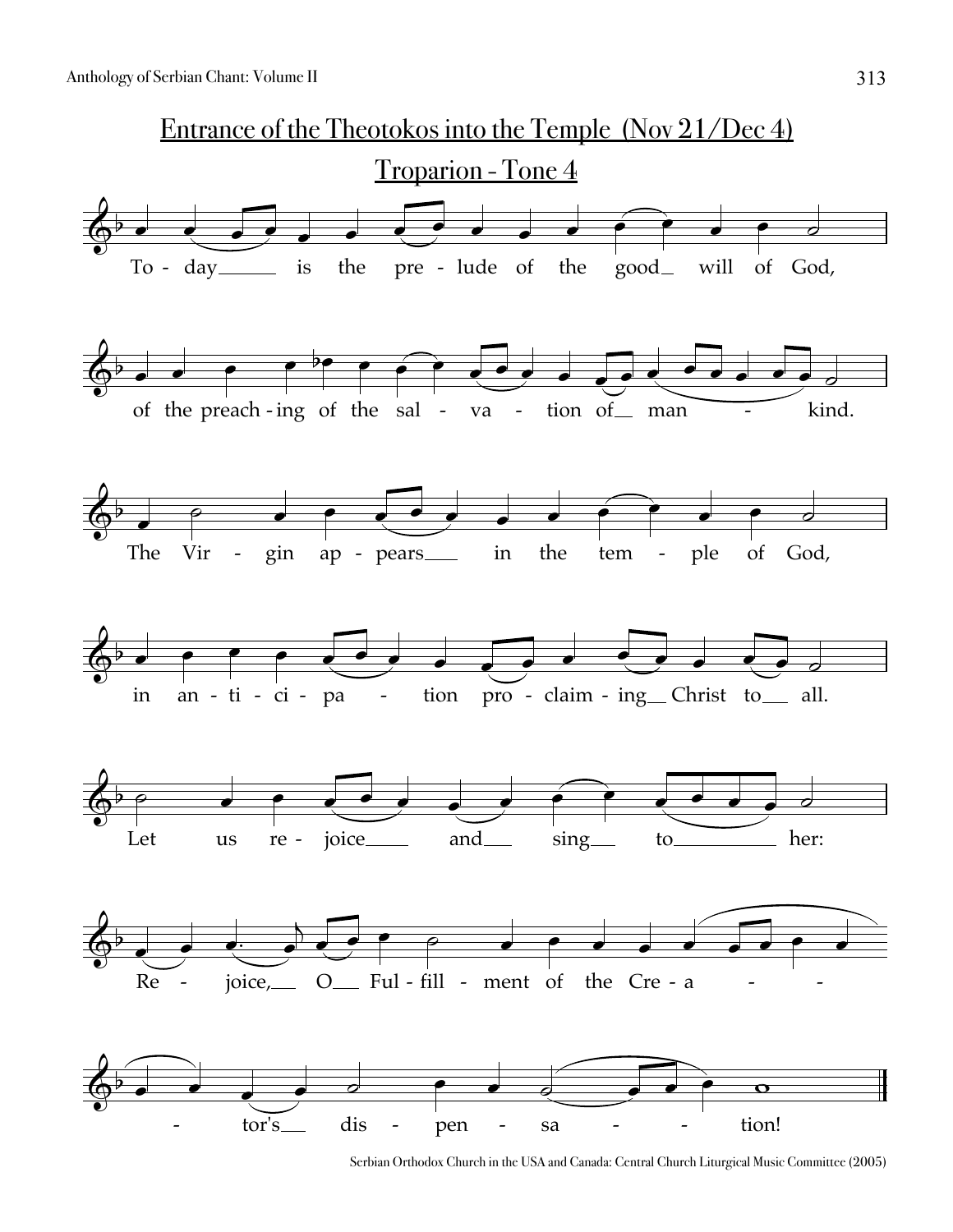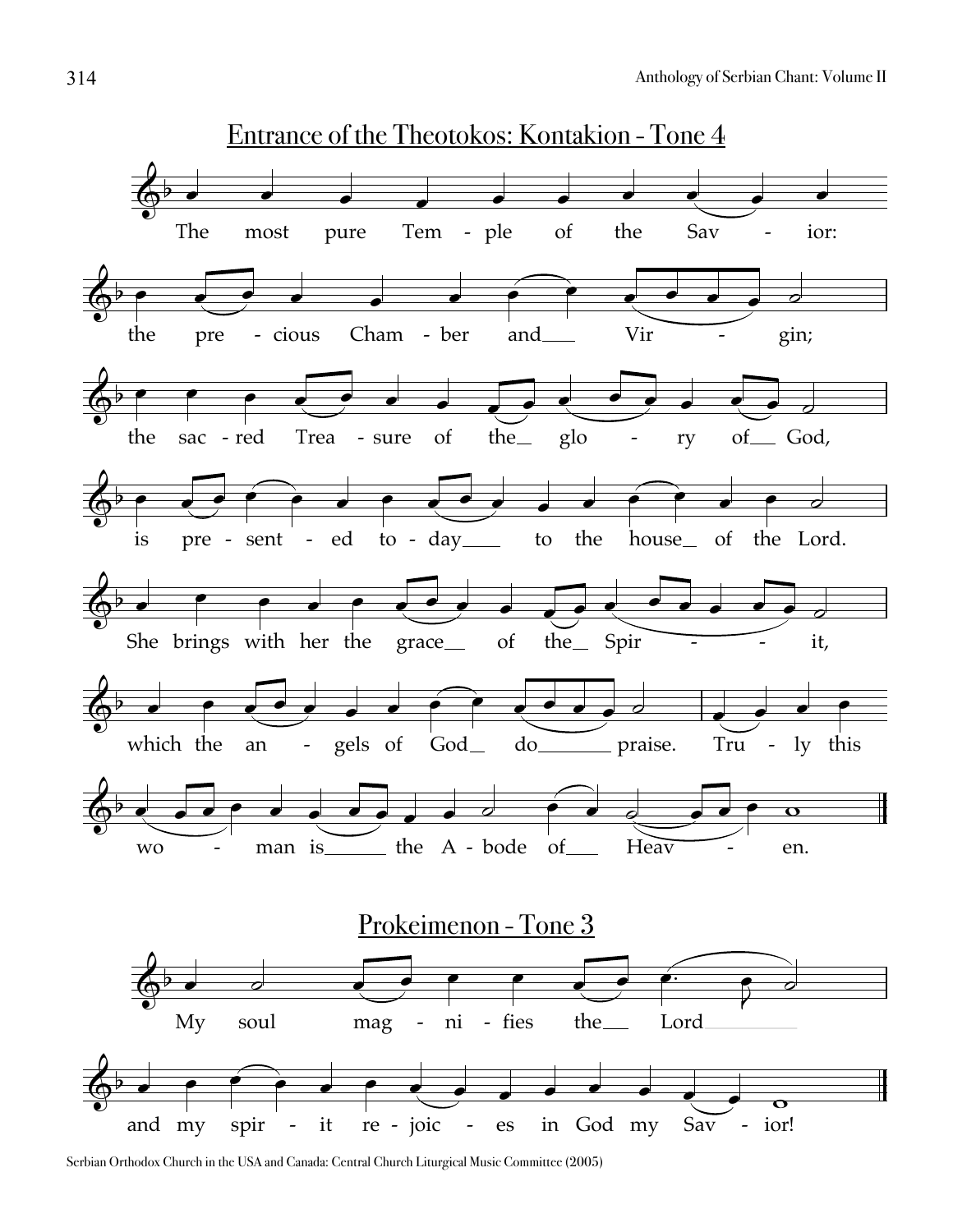

Serbian Orthodox Church in the USA and Canada: Central Church Liturgical Music Committee (2005)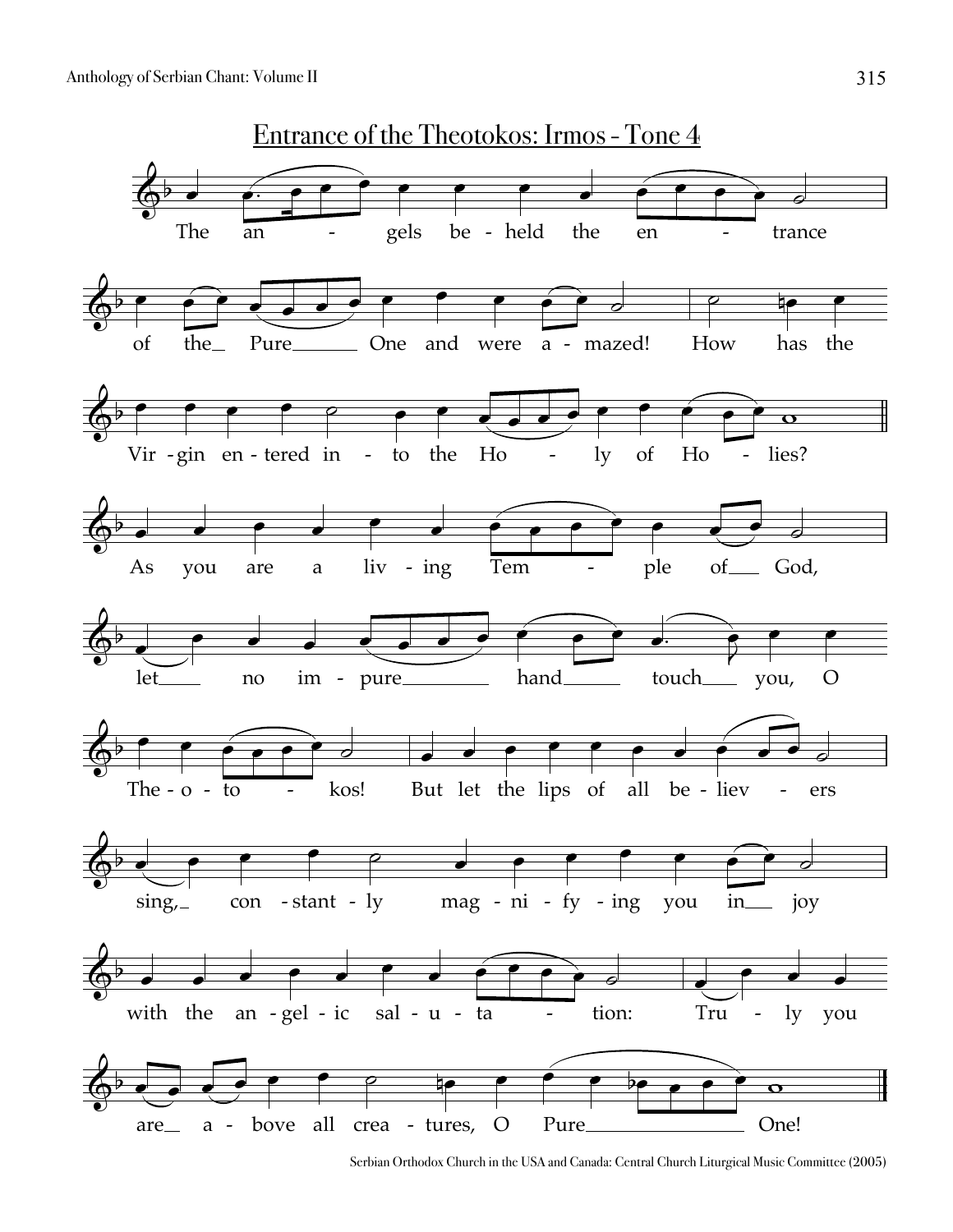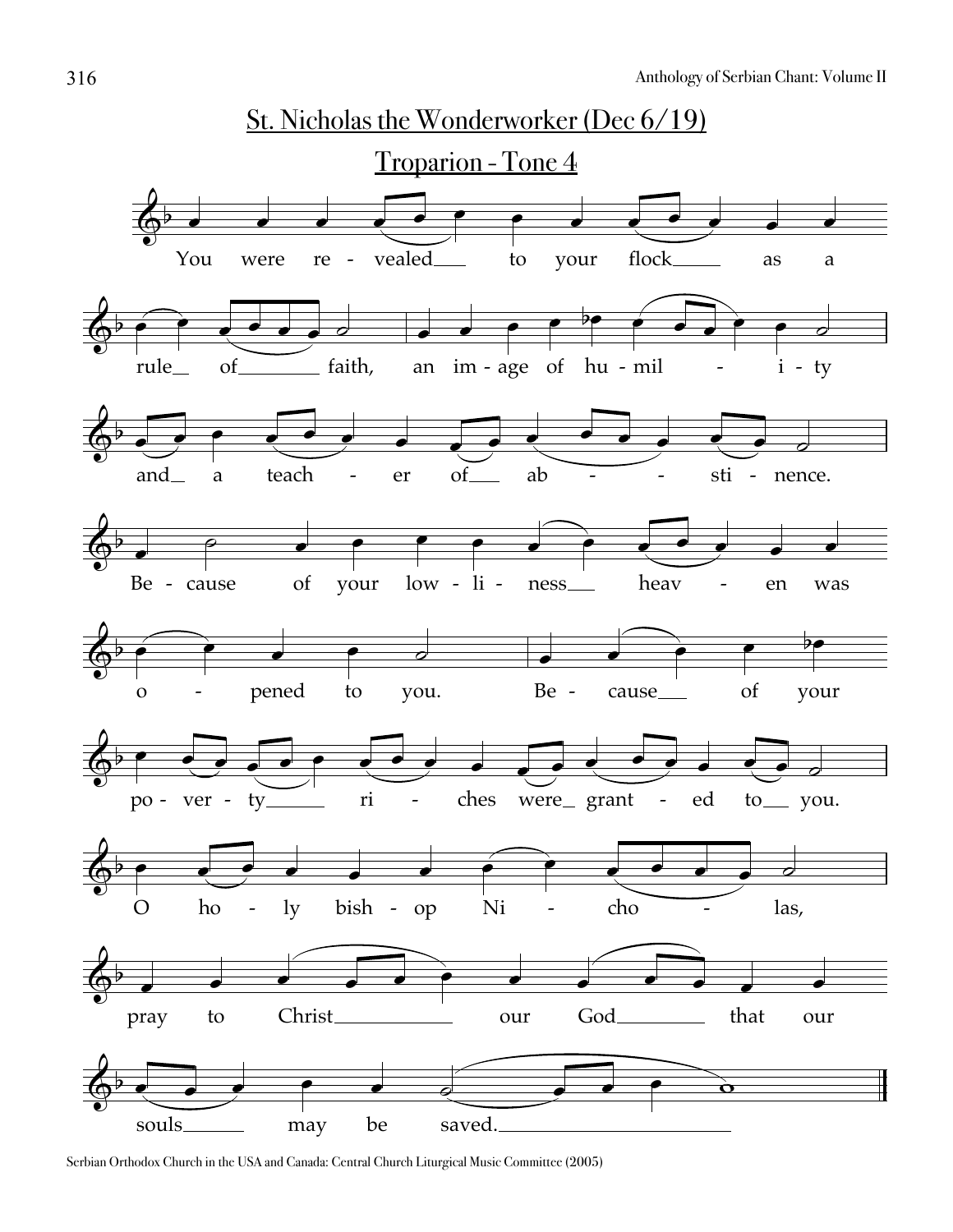

Serbian Orthodox Church in the USA and Canada: Central Church Liturgical Music Committee (2005)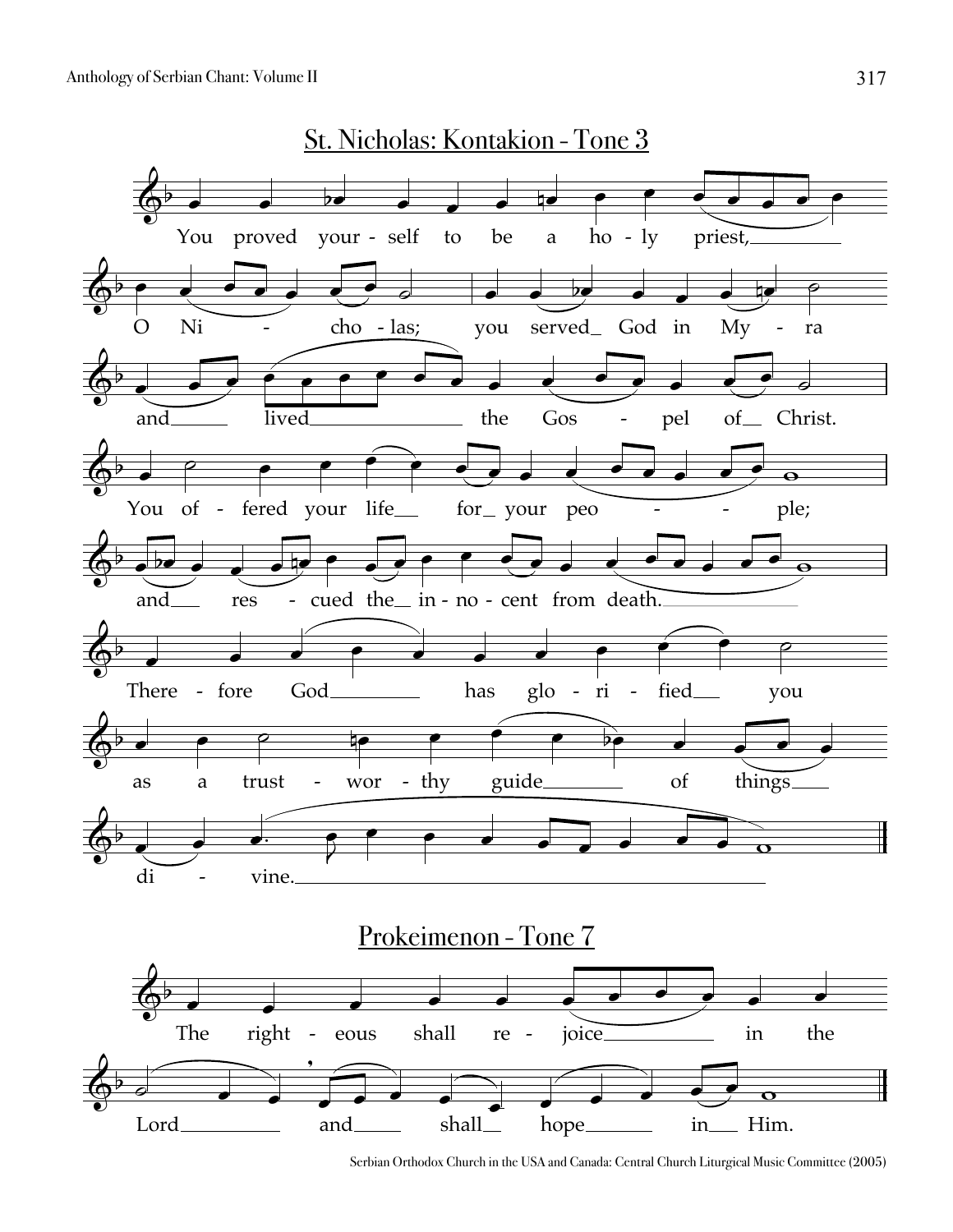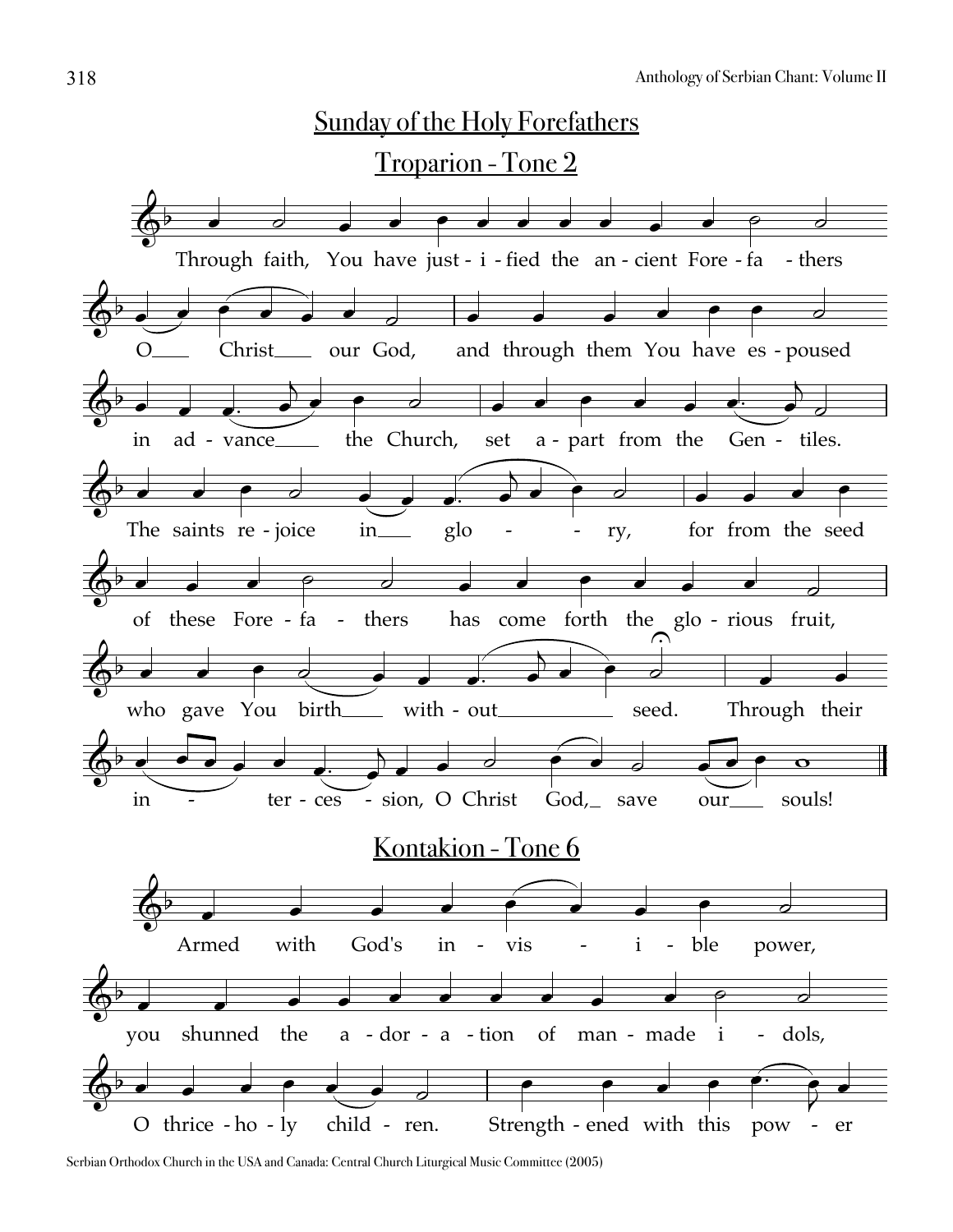

Serbian Orthodox Church in the USA and Canada: Central Church Liturgical Music Committee (2005)